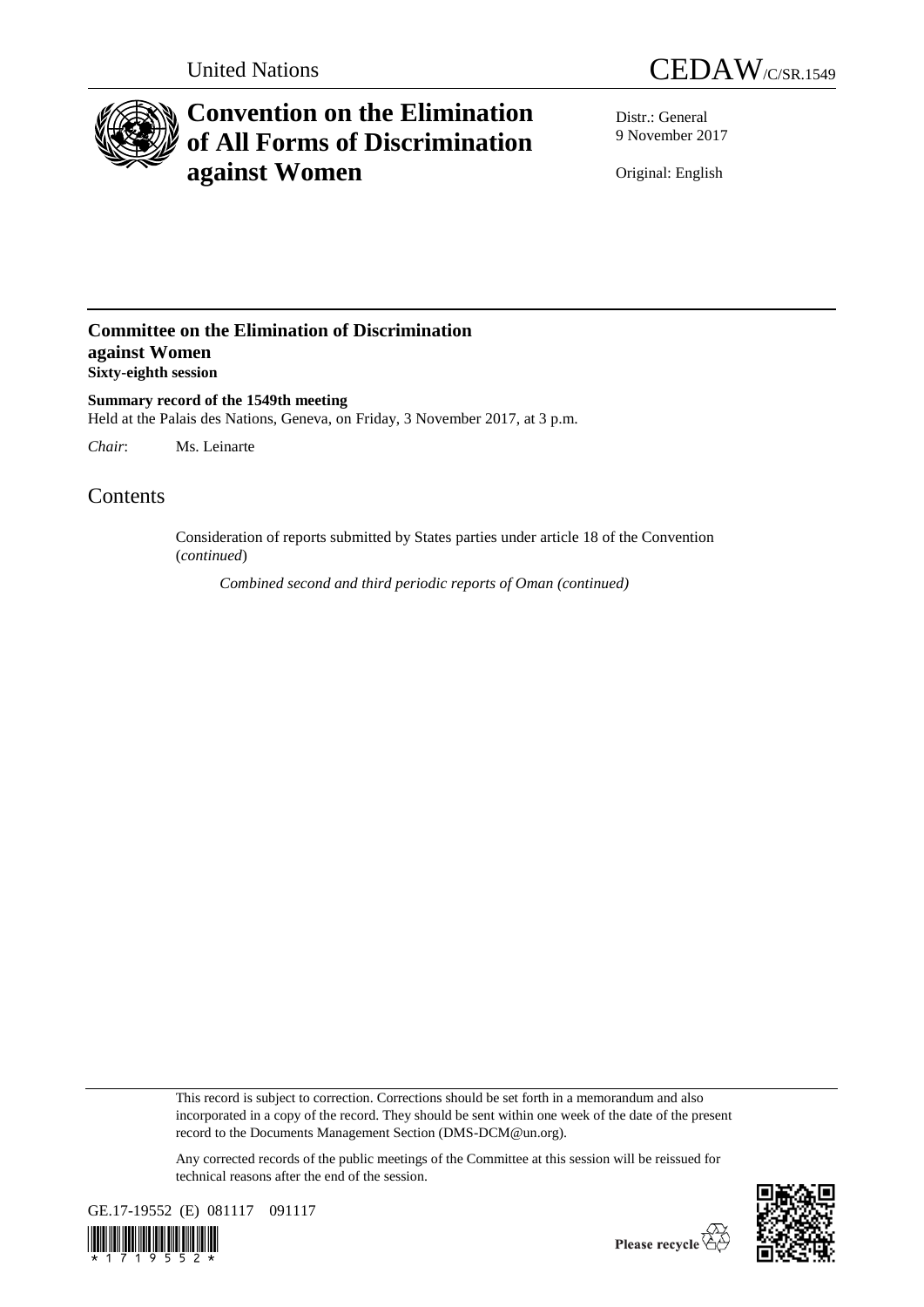*The meeting was called to order at 3 p.m*.

**Consideration of reports submitted by States parties under article 18 of the Convention** (*continued*)

*Combined second and third periodic reports of Oman* (*continued*) [\(CEDAW/C/OMN/2-3;](http://undocs.org/en/CEDAW/C/OMN/2-3) [CEDAW/C/OMN/Q/2-3](http://undocs.org/en/CEDAW/C/OMN/Q/2-3) and [CEDAW/C/OMN/Q/2-](http://undocs.org/en/CEDAW/C/OMN/Q/2-3.Add.1) [3/Add.1\)](http://undocs.org/en/CEDAW/C/OMN/Q/2-3.Add.1)

1. *At the invitation of the Chair, the delegation of Oman took places at the Committee table*.

#### *Articles 10 to 14 (continued)*

2. **Ms. Al Hashimi** (Oman) said that the General Federation of Oman Trade Unions organized awareness programmes to encourage women to enter the workforce and had carried out on-site visits to help define the problems encountered by women in the world of work. Women were entitled to 50 days of maternity leave with full pay, which could be taken before and after the birth, and the entitlement was valid during a woman's time with a given employer for the birth of up to three children. Trade unions had also negotiated to obtain certain additional rights and benefits for women during the neonatal period. The fact that women were legally prohibited from working between 9 p.m. and 6 a.m. was generally perceived by Omani women as a positive and protective measure: women often had to assume family responsibilities, which meant that they had to be available during that time. Notwithstanding the general prohibition, the law allowed for special dispensations, so the prohibition was not seen as a restriction.

3. Omani legislation on domestic labour was in conformity with international standards. Decrees issued in 2004 and 2011 established that each domestic worker must have a contract and that wages for a given month must be paid by the end of the first week of the following month. Employers were obliged to provide lodging, medical care, 30 days of paid leave over a two-year period and sick leave. Domestic workers were also provided with transport home during their annual leave and at the end of their contracts. In the event of disputes, there was a mediation mechanism. The Women's Affairs Committee of the General Federation of Oman Trade Unions worked to inform domestic workers of their rights and a committee had been established to maintain contacts with the embassies of domestic workers' countries of origin, and also with the authorities and the police, so that it could be of assistance in case any problems arose. Meetings had been held by employers' and workers' organizations to encourage domestic workers to organize and the General Federation had established a commission specifically to address the needs of foreign workers. It was true that job announcements and advertisements often contained discriminatory criteria, but complaints could be filed against such practices.

4. **Mr. Al Nabhani** (Oman) said that the word "*kafalah*" was often used to describe the link between employers and workers, but it was not a legal concept. In legal terms, such relations were governed exclusively by the Labour Code and were based on contractual agreements entered into freely. Under the law, foreign workers had certain basic rights, such as the right to a decent standard of living, to coverage by social insurance schemes and to protection against the confiscation of travel documents. Any other conditions of employment stemmed from voluntary contracts with the employers. Foreign workers already had contracts upon arrival in Oman. If their employment relationship ended, they were able to take employment with other employers. There had been some cases of abuse, and employees had taken their cases to the Ministry of Labour or even before the justice system to assert their rights. Forced labour was, of course, prohibited by law.

5. **Ms. Al Raqaishi** (Oman) said that any confiscation of passports was considered to constitute a restriction of personal freedom, as guaranteed under the Constitution. Employees had the right to be in possession of their passports.

6. **Mr. Bergby** said that it would be useful to the Committee to hear more about the new labour law. Notwithstanding the protection afforded to women by the ban against night work, the legal prohibition of the employment of an entire group also represented a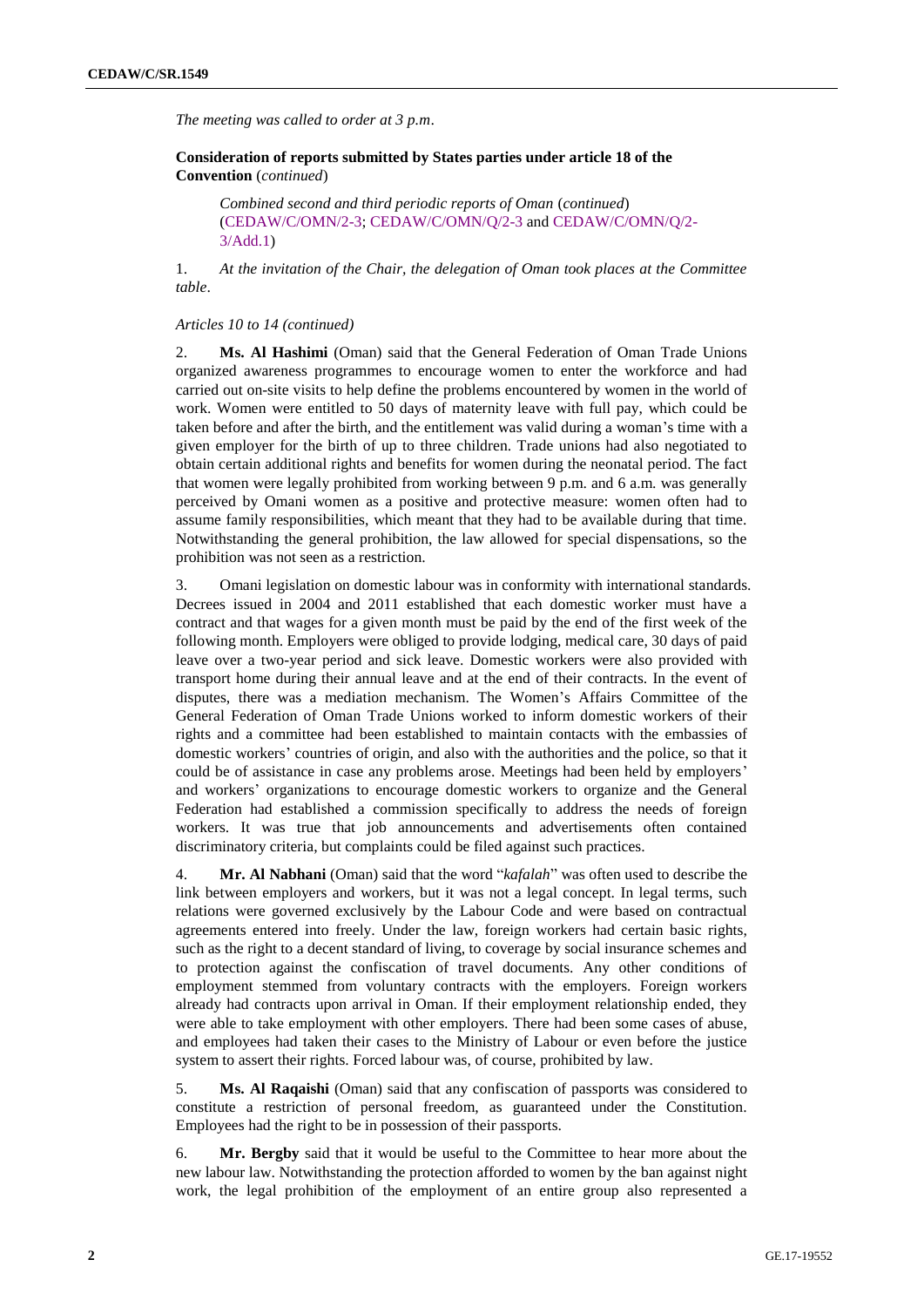limitation of the right of individuals to work. If a woman wished to work during the night, she should be able to.

7. **Ms. Song** Wenyan, noting that a high percentage of university graduates were women, said that she would be interested to know what subjects they predominantly studied and whether women and girls were encouraged to take courses of study in non-traditional fields such as science, engineering, information technology and mathematics. The introduction of more women into such fields would not only have an impact on individuals' future career paths but would also help to overcome social stereotypes and ideas about gender roles that persisted in society. She wondered whether there were any plans to assess the current education system with a view to closing the gender gap.

8. **Mr. Al Kalbani** (Oman) pointed out that women did indeed work at night, for example in hospitals, at airports and in the police force and the military, where shift work was required. Some women also worked at night for private companies. All academic disciplines were open to members of both sexes, so long as they met the admissions criteria.

9. **Mr. Al Nabhani** (Oman) said that the new labour law was being drafted. The Government was currently consulting employers on the initial draft and would soon submit it to an advisory council and then to the Council of State before it was published. The bill included provisions to protect domestic workers, in line with international standards. Night work was prohibited in certain sectors listed by the Council of Ministers, but in other sectors women were able to work at any time. The law did not violate the rights of women; when arrangements were made to circumvent the prohibition, neither the women nor the employers in question were subject to any penalties.

10. **Ms. Al Yahyai** (Oman) said that female high school graduates were prepared for university study in any discipline and that the number of females studying sciences had been increasing at both secondary and university level. Considerable research into the education system had been carried out, including a number of academic studies focusing on the problem of school dropouts.

11. **Mr. Al Rashdi** (Oman) said that the prohibition against night work for women was a form of positive discrimination that gave female employees an argument unavailable to their male counterparts that could be invoked if their employers tried to insist that they work at night. The law did not preclude voluntary agreements allowing for night work.

12. **Ms. Hofmeister** commended the State party for the progress made on the provision of women's health services. The Committee was, however, concerned that abortion remained illegal and was permitted only when the life of the mother was in danger. Noting that other Muslim countries had legalized abortion in cases of rape or incest or in the event of a serious malformation of the fetus, she asked whether the State party had plans to relax the ban on abortion. The delegation should also describe the State party's efforts to reduce the prevalence of harmful practices such as female genital mutilation, which had no connection with religion and was a patriarchal practice similar to torture, and face covering, which was a harmful practice that must be considered a severe violation of the dignity of all women and girls. The delegation should provide data on the prevalence of vesicovaginal fistulas and similar afflictions and on the financial burden on the medical system of the provision of health care for victims of harmful practices.

13. The Committee had heard that many women and girls in Oman had limited knowledge of sexual and reproductive health issues owing to social and cultural barriers. Their lack of knowledge resulted in teenage pregnancies and the transmission of sexually transmitted diseases, including HIV/AIDS. The Committee would be interested to hear about efforts to increase access to information and the availability of modern and emergency contraceptives.

14. Victims of rape and other forms of sexual violence should not have to be confronted with male doctors when they sought help. She wondered whether the State party had difficulty in providing female medical staff to care for such victims.

15. Lastly, she wished to know to what extent alcohol and drug abuse were a problem for adolescents in Oman and what measures the authorities had taken to address such issues.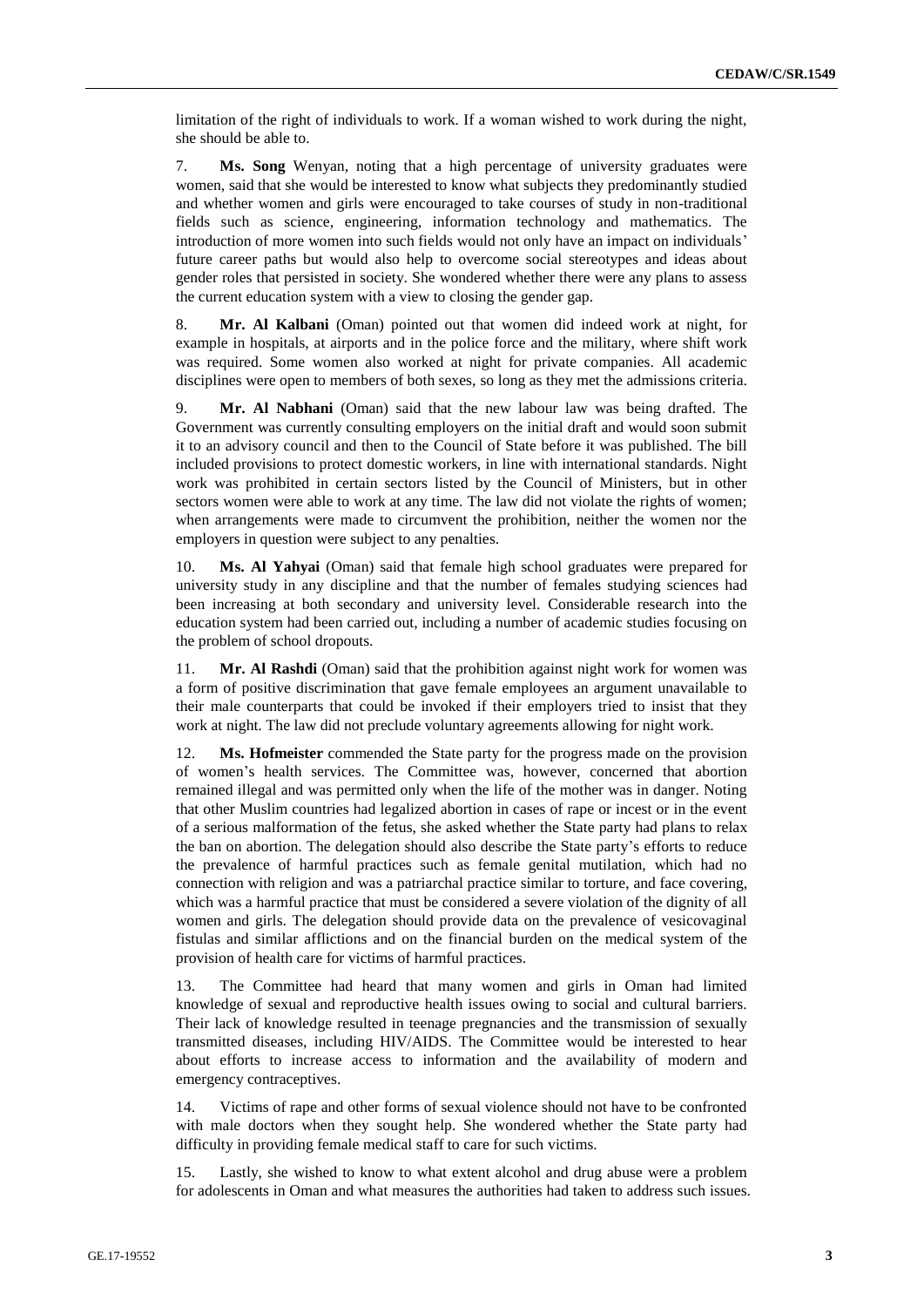16. **Ms. Jahan** noted that social security benefits were available for specific groups such as widows, older women, divorced women, women abandoned by their husbands and women who had never married and lacked resources. The Committee would appreciate data showing the distribution of such benefits disaggregated by sex, and with a comparison between disbursement to urban and rural populations. The fact that the retirement age was set at 60 years for men and 55 for women placed women retirees at a disadvantage, as they had less opportunity to contribute to retirement schemes. A widow was reportedly entitled to half her deceased husband's pension, whereas a widower received his wife's full pension. Did the authorities have any plans to address such inequality?

17. A royal decree of 2013 had granted women the right to have equal access to bank loans and mortgages and she asked how many women had obtained such loans and for what purposes. The Committee would also be interested to hear of any special tax relief available to women taxpayers. According to the State party, special measures were taken to encourage female participation in sports activities "suited to girls". The Committee would like to know whether such measures were effective in rural settings, and also what kinds of activities were considered unsuitable for girls, and why. It would be appreciated if the delegation would submit information on the progress made in the gender-responsive implementation of the 2030 Agenda for Sustainable Development. The gender digital divide was a major concern for many countries and she wondered what efforts had been made to address the challenges faced by women and girls in acquiring skills and training in information and communication technologies.

18. She asked whether there was a mechanism to monitor the implementation of programmes that benefited rural women, including the long-term National Agricultural Development Strategy 2015-2040, the Agricultural and Fisheries Development Fund and the special fund of the Oman Development Bank. Women in mountainous and remote areas and nomadic women had difficulty in securing access to education, health care and incomegenerating activities and had limited opportunities for participation in decision-making in the household and in their communities. How did the State party address those challenges? She also wished to know what kind of training was provided for rural women to build their capacities for entrepreneurship. Noting that there had been a large migration of men from rural to urban areas, she asked whether any studies had been conducted of the impact of that migration on rural women. She encouraged the State party to consider the Committee's general recommendation No. 34 (2016) on the rights of rural women.

19. Women and girls with disabilities faced multiple forms of discrimination. The Committee would be interested to learn of measures taken to ensure that their rights were incorporated into national policies.

20. The Special Rapporteur on the right to peaceful assembly and association had in 2014 issued a statement referring to a pervasive culture of silence and fear among persons wishing to work for reform in Oman. The situation had evidently not changed very much since then. Women human rights defenders reportedly faced harassment and arbitrary detention. She asked what measures were being taken to facilitate the legitimate work of such women and to protect them from abuse, and from violence and mistreatment when they were in detention, in line with international standards. She wondered whether the authorities would consider the designation of an ombudsman with a gender focus to defend the rights of women deprived of their liberty. Lastly, she wished to know whether women had been actively involved in the drafting of the national strategy to deal with climate change and whether a gender perspective had been incorporated into climate change adaptation and mitigation measures.

21. **Ms.** Fatima Ibrahim Saoud **Al Hinai** (Oman) said that, although abortion was currently prohibited unless a pregnancy placed a woman's life in danger, the Government was considering legalizing abortion in cases of fetal malformation.

22. Under the implementing regulations of the Child Act, female genital mutilation was considered to be harmful. Since 2007, girls who had been victims of the procedure had had the option of filing a complaint through the Ministry of Health. The Ministry and the bodies responsible for the protection of children worked together to identify and report cases of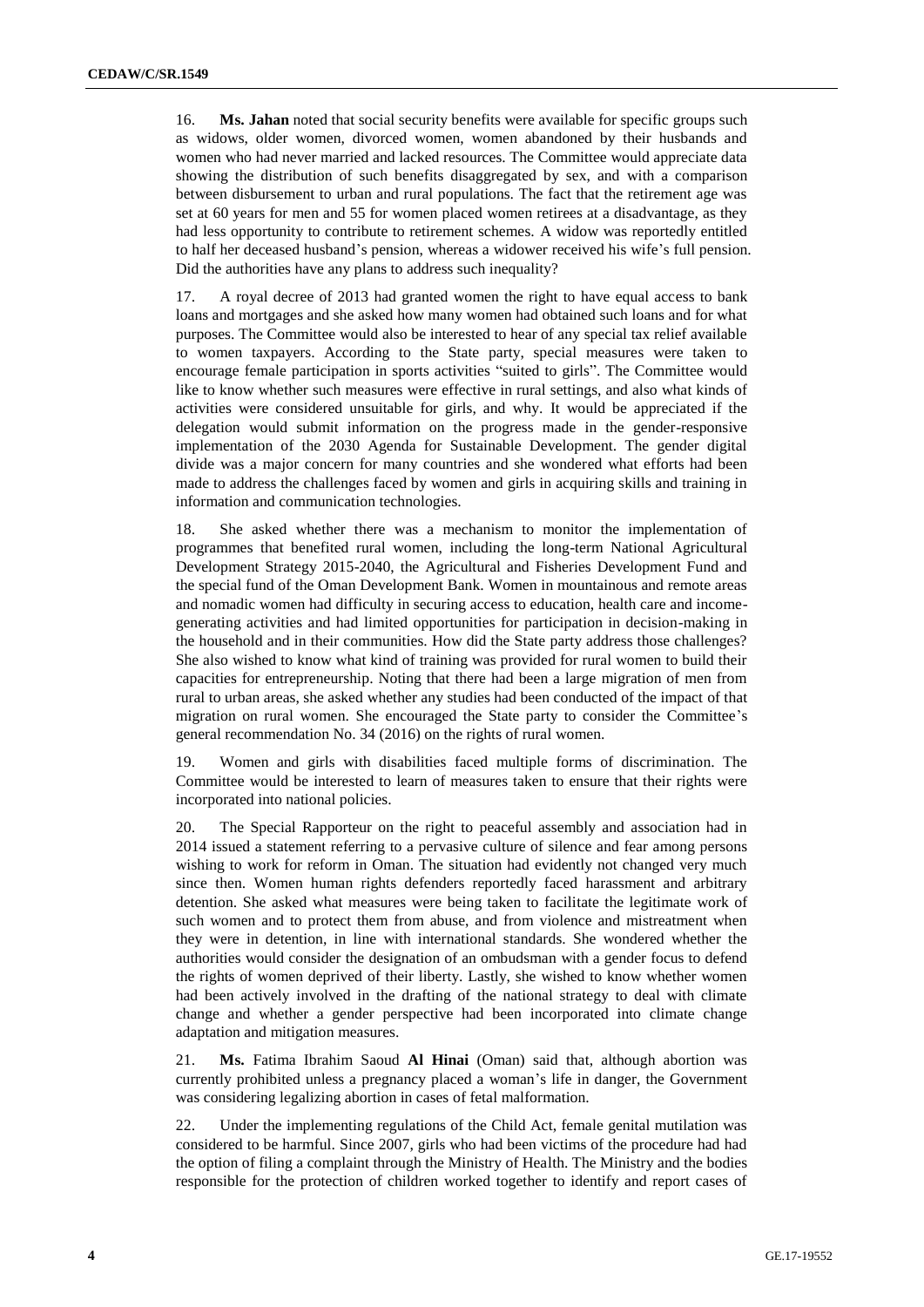female genital mutilation and to implement protective measures in all the governorates of the Sultanate.

23. The Ministry of Health, in collaboration with the United Nations Children's Fund (UNICEF) and the Ministry of Education, had published a book, aimed at teenagers, that contained chapters on maternity, pregnancy and the spacing of births within families. A code of medical practice had been established that addressed health issues related to puberty and programmes that raised teenagers' awareness of such issues had been developed. Publications on adolescents' physical and psychological development during puberty were issued to health workers, parents and adolescents themselves. Information services provided advice on family planning and contraception. Such information was incorporated into the primary health education programme and distributed through a large network of primary care centres.

24. Medical institutions where a large proportion of the doctors were women provided medical support and care for victims of rape and sexual abuse. The doctors also helped to ensure that victims had access to justice.

25. Although few women smoked in Oman, rehabilitation clinics had been established in primary health centres that provided health advice to women smokers.

26. Campaigns were carried out in each governorate to raise awareness of HIV/AIDS and an HIV/AIDS day was held every year. Over 90 per cent of pregnant women were screened for HIV/AIDS and advice was provided to those who tested positive in order to help prevent mother-to-child transmission.

27. **Mr.** Yaher Mohamed Zaher **Al Hinai** (Oman) said that, in order to promote family stability, around 80,000 families received social support of some kind. Under domestic legislation, priority was given to divorced women, widows, orphans, unmarried women and other vulnerable groups. Since 2011, the provision of social benefits had increased significantly.

28. Men and women who wished to set up businesses or receive social support had equal access to interest-free bank loans. Furthermore, a fund established by the Development Bank made loans of up to 5,000 omani rials (RO) available to individuals.

29. **Ms. Al Shukairi** (Oman) said that, since the promulgation of Royal Decree No. 6 in 2013, and the establishment of a special fund in 2014, funding had been provided for around 530 business projects. A raft of programmes had been established to provide support for projects initiated by rural women entrepreneurs. A unit within the Government provided funding, legal advice and training for women who wished to set up businesses. A specific programme aimed at rural women enabled them to obtain loans of up to RO 20,000. Small and medium-sized enterprises initiated by rural women were not taxed.

30. Since the Government's adoption of the Sustainable Development Goals in 2015, the Ministry of Agriculture and Fisheries had developed all its policies on the basis of those Goals. In accordance with Goal No. 5, a study had recently been carried out, in collaboration with the Food and Agriculture Organization of the United Nations (FAO), on the right of women to own land. Indicators had been drawn up that would be used to monitor the attainment of the targets set out in the Goals.

31. In collaboration with international organizations such as FAO and the African-Asian Rural Development Organization, studies had been carried out to monitor the extent and nature of the rural exodus. As a result, over 50 national reports on the subject had been drawn up.

32. Women had been involved in all stages of the drafting of the country's climate change strategy and were vital partners in its implementation. The Ministry of Agriculture and Fisheries took the issue of climate change into account in its development plans, which aimed to support rural women through research and modern technology and enable them to adapt to climate change.

33. Statistics for the period 2000-2012 showed that 749 awareness-raising campaigns aimed at rural women had been conducted through the media. Some 425 vocational training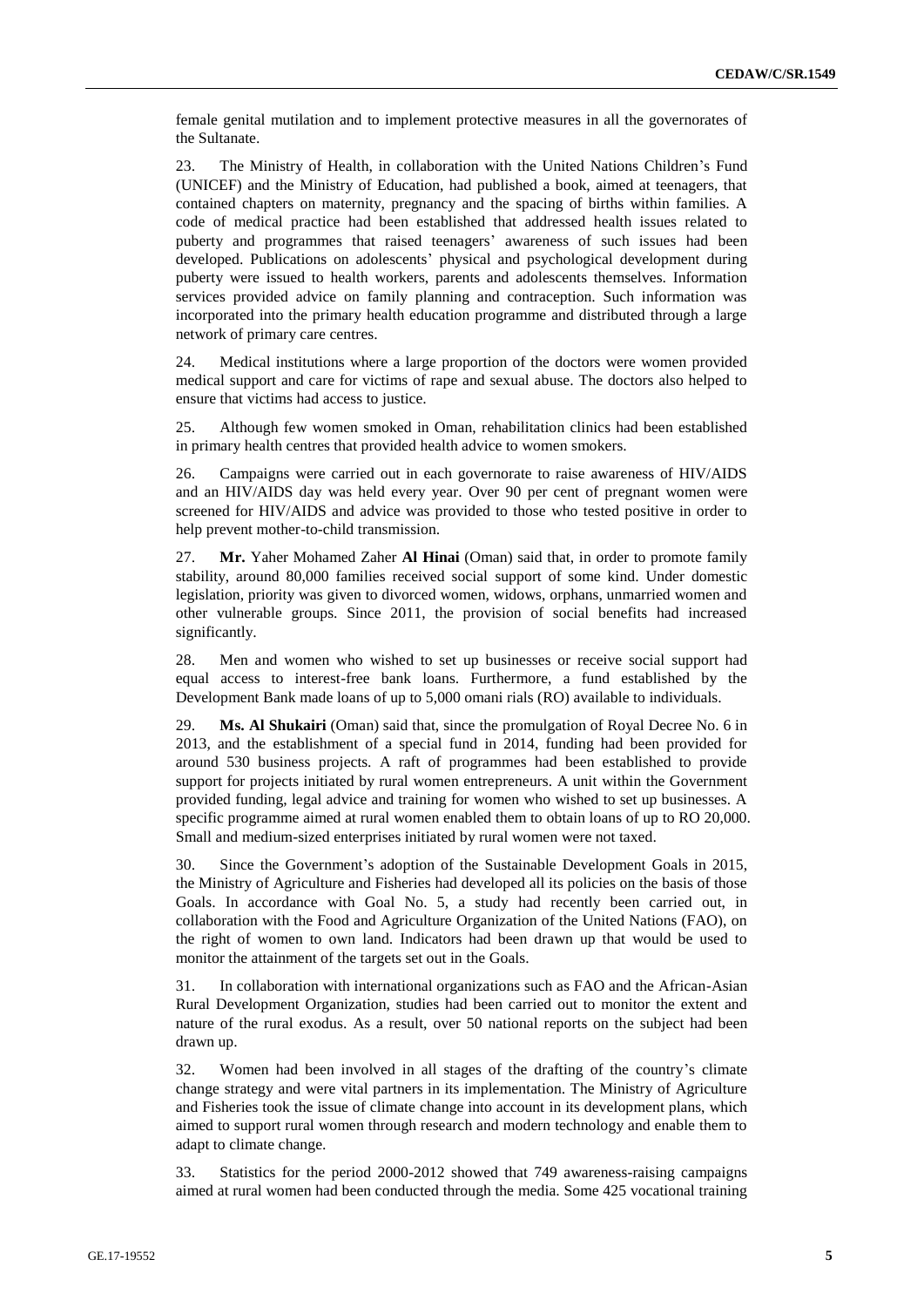activities had been conducted for rural women and 2,000 productive projects had been set up.

34. **Mr. Al Nabhani** (Oman) said that women had the option of retiring at 55 years of age but were not required to do so. By contrast, men had to work until the age of 60 before they could draw a pension. In that regard, women were better off than men.

35. Women and men had an equal right to own property. In accordance with the law on civil property transactions, women were able to own and dispose of civil and commercial property independently of their husbands.

36. The right to freedom of expression was enshrined in domestic legislation. There had been no cases of enforced disappearance in Oman. The State appointed lawyers to represent individuals who could not afford to pay for one themselves and defendants had the right to file appeals before the courts of appeal. Persons who had been arbitrarily detained had the right to compensation.

37. Any citizen had the right to set up an association by submitting a request to the Ministry of Social Development, which was required to respond within 30 days. All refusals were required to be properly justified and individuals whose requests had been refused could appeal.

38. **Ms. Jahan** said that it was still not clear what programmes had been established to ensure that women and girls with disabilities had access to justice.

39. Noting that retirement benefits were calculated on the basis of the number of years worked, she asked the delegation to confirm that all women had the option of working after the age of 55 years.

40. She asked the delegation to comment on reports that widows could not claim all of a deceased husband's pension, whereas widowers could claim all of a deceased wife's pension.

41. She asked whether an ombudsman would be established to monitor the situation of women in detention and the conditions in detention centres.

42. **Mr. Al Kalbani** (Oman) said that the 11 pension funds that existed in Oman all served to support women and the family. Widows and widowers enjoyed the same rights to claim their deceased spouse's pension. The exact size of the pension received by a widow depended on the nature of her situation, including the number of children that she had. Widows who did not receive a pension from their deceased spouse received one from the Ministry of Social Affairs.

43. Although there was no ombudsman in Oman, all citizens in every governorate had access to justice through the courts.

44. **Mr. Al Rashdi** (Oman) said that the size of the pension received by a beneficiary was determined in accordance with the regulations in force. Where there was more than one beneficiary, the pension would be divided between the various beneficiaries.

45. **Ms. Al Raqaishi** said that, under article 30 of the Prisons Act, the authorities were required to receive complaints from inmates and, if necessary, to transmit them to other authorities. The Office of the Prosecutor handled all complaints filed by prisoners and judges sometimes visited prisons in order to investigate complaints.

46. **Mr. Al Nabhani** (Oman) said that persons with disabilities were entitled to have access to justice in accordance with the Basic Law of the State, which granted legal representation to all people in Oman, irrespective of their nationality or gender. Persons with disabilities had the right to legal assistance and counsel and were exempt from paying legal fees.

47. A widower was not entitled to all his deceased wife's pension unless he was unemployed or unable to work. By contrast, a widow was entitled to all her deceased husband's pension. Although children were entitled to a share of a deceased father's pension, that share would revert to the widow if they died before she did.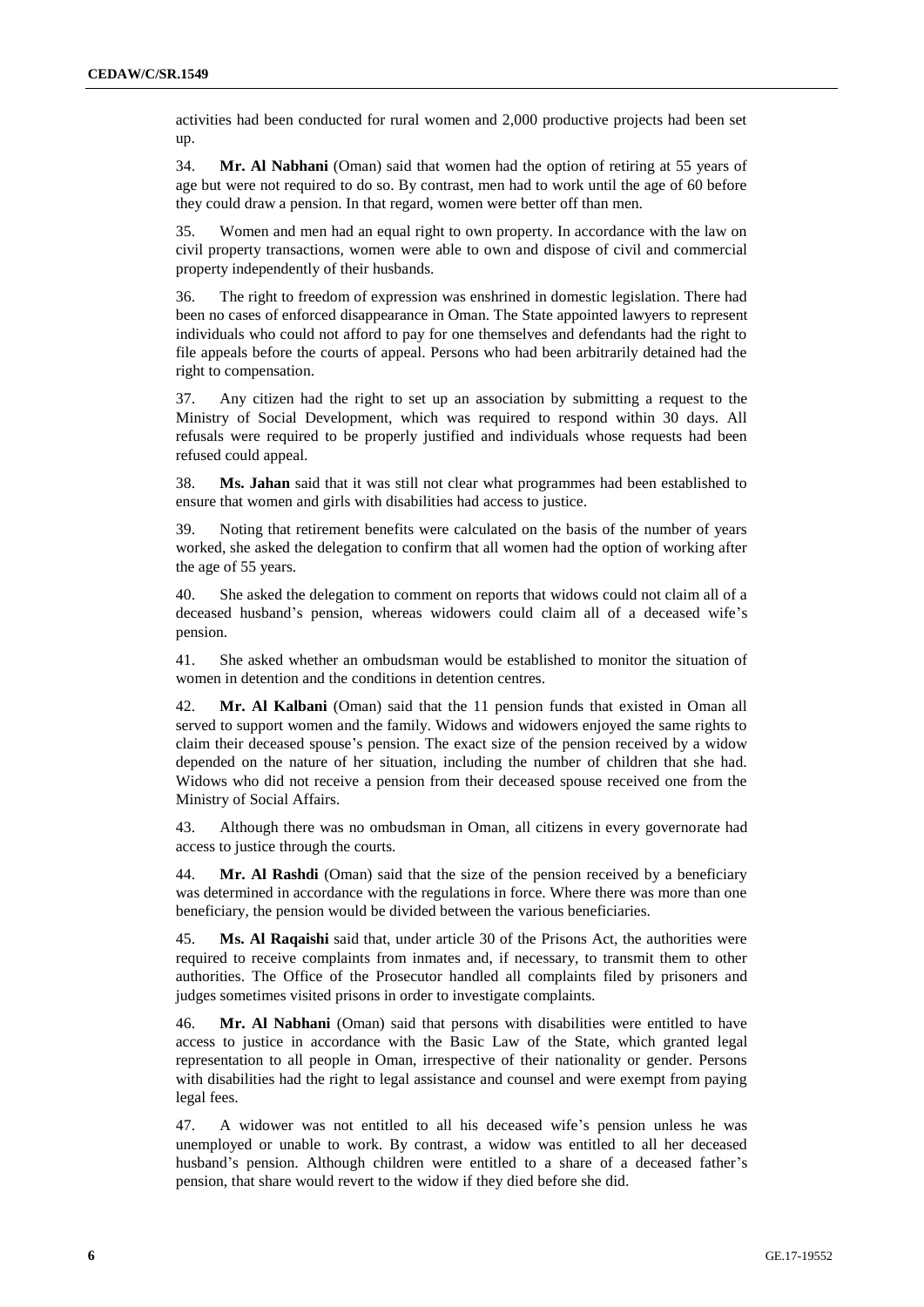48. **Mr.** Yaher Mohamed Zaher **Al Hinai** (Oman) said that, in addition to periodic visits, unscheduled visits were conducted to prisons and follow-up procedures were initiated in response to any complaints.

49. **Ms. Al Shukairi** (Oman) said that women who had suffered losses as a result of climate change were either granted financial compensation by the Government or helped to establish a new agricultural project.

50. **Mr. Al Kalbani** (Oman) said that women were prohibited from wearing the niqab during working hours and in public institutions.

51. **Ms.** Fatima Ibrahim Saoud **Al Hinai** (Oman) said that men and women enjoyed an equal right to health-care services. Article 5 of the Welfare and Care of Persons with Disability Act provided that they would receive preventive and therapeutic care. In order to detect and prevent cases of fetal malformation, pregnant women underwent ultrasound tests and were given folic acid. The sight and hearing of infants were tested and children aged 18 months and over were tested for autism. When children started school, their hearing, sight and speech were tested again. Special services were provided for men and women with disabilities and health services catering for them were evaluated.

52. **Mr.** Yahya Mohamed Zaher **Al Hinai** (Oman) said that women with disabilities were provided with support through rehabilitation programmes and care services run by both government bodies and civil society organizations. In accordance with the Labour Act, a certain proportion of jobs were reserved for persons with disabilities, who were provided with any medical assistance that they required. Public buildings and government offices had been made accessible to persons with disabilities.

53. **Ms. Al Yahyai** (Oman) said that sports activities were equally available in rural and urban areas. From an early age, girls and boys had physical education at school and were entitled to take part in all types of sports, without discrimination. Pursuant to Royal Decree No. 81/2007, women could establish sports clubs and associations and serve on boards of directors of sports associations, including the Omani Olympic Committee. Efforts were made to foster women's participation in sports and to make them inclusive for women with disabilities. Sports clubs were present in virtually all parts of the country and women were able to engage freely and without limitation in all activities.

54. **Ms. Verges** said that further clarification on survivors' pensions was needed, since, if she had understood correctly, it seemed that such pensions were provided to surviving spouses depending on their needs or circumstances. Since individuals contributed to pensions throughout their working lives, pensions should always be paid, regardless of the individual's specific circumstances.

55. **Mr. Al Kalbani** (Oman) said that no such distinction was made in terms of pension rights. An individual's pension entitlements were automatically paid to the surviving spouse or children, as applicable. Surviving spouses were also entitled to receive other benefits.

### *Articles 15 and 16*

56. **Ms. Haidar**, welcoming the introduction of Royal Decree No. 68/2008, a positive development that accorded equal treatment to the witness testimony of women and men in civil and criminal matters, said that she wished to know whether that principle was also applied in the sharia courts. Regarding freedom of movement, she wondered whether the amendments made to the Passport Act, enabling a woman to obtain a passport without the consent of her husband, was being implemented in practice and whether women were aware of their rights in that regard. She wondered whether the sum paid in blood money, an indemnity for victims' families in cases of accidental death or injury, was the same for women and men. Moreover, the term "blood money" had religious connotations. Why not just call it "civil compensation"?

57. **Ms. Hofmeister**, turning to the subject of marriage and family relations, said that she was concerned at the State party's continued reservation to article 16 of the Convention and the fact that the Personal Status Act was based on sharia law, which, in Oman, was influenced by the *ibadi* school of Islamic jurisprudence, was not in line with the Convention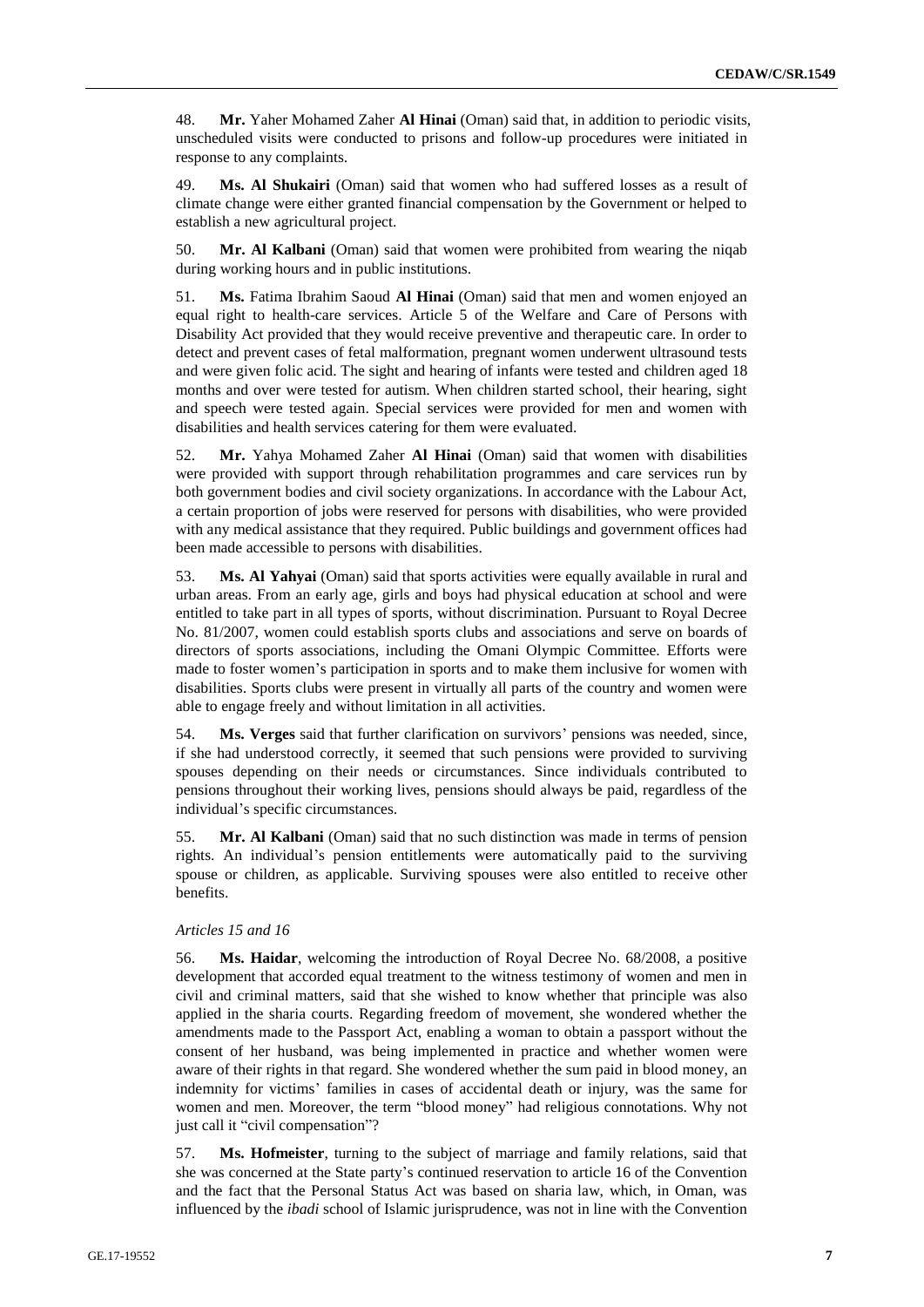and was discriminatory against women. Equality under the Convention meant substantive equality and non-discrimination. She would urge the State party to consider the best practices of other Islamic countries with a view to possible reforms. In that connection, she wished to know what steps had been taken to prohibit polygamy and amend the provisions governing existing polygamous marriages; what measures were envisaged to tackle the system of male dominance and guardianship that pervaded society; and how the State party prevented the marriage of minors. Regarding divorce rights, it was unacceptable that a man could unilaterally divorce his wife, whereas a woman could only apply to divorce her husband only on limited grounds, with his consent and at significant cost. More information on the different models of divorce should be provided. She would welcome an explanation of inheritance laws in Oman, and in particular why women inheritors were not treated on an equal footing with their male relatives. Lastly, she wondered what timeline was envisaged for the withdrawal of the State party's remaining reservations to the Convention.

58. **Mr. Al Rashdi** (Oman) said that Omani legislation was applied equally in the civil and sharia courts. Generic Islamic jurisprudence was applied in Oman, rather than the jurisprudence of a particular school of thought, such as *ibadi*. There were no restrictions on a woman's right to obtain a passport and travel. The concept of blood money was viewed as a form of tribute rather than compensation. Insurance companies made the payment on behalf of the person who caused the accident.

59. The Personal Status Act did not compromise women's rights. The equal rights of women and men that it enshrined were based on law. Men had certain obligations and responsibilities, as did women. As for divorce, a woman could petition the courts for a divorce if the relationship had broken down irreparably.

60. **Mr. Al Nabhani** (Oman) said that a number of committees had been set up to consider turning the concept of blood money into something more akin to civil compensation. Currently, the blood money payable to a woman was half the amount that was payable to a man. That was largely at the insistence of individuals who claimed that it was enshrined in sharia law and could not be altered. Only one type of jurisprudence was used in Oman: the generic Islamic jurisprudence. The diverse jurisprudence of specific schools of thought were not applied. It was worth pointing out that the jurisprudence, and the Personal Status Act, were evolving over time.

61. The legal age of marriage was 18 years; however, under the Personal Status Act, there were exceptions if marriage was considered to be in the interests of the parties concerned and was authorized by a judge. Forced marriage was not possible, since a marriage could only be entered into with the consent of both parties and, in the case of a person under 18, with the approval of a judge. Inheritance rights were admittedly complex and were governed by sharia law. Changes could be deemed unconstitutional, which was why no concrete progress had yet been made in that regard. Lastly, no time frame had been established for the withdrawal of the country's remaining reservations. It was hoped, however, that the reservation to article 15 (4) of the Convention, regarding freedom of movement, would be withdrawn in short course.

62. **Ms. Al Raqaishi** (Oman) said that the amendments to the Passport Act had been published in the *Official Gazette* and widely disseminated on social media and in the traditional media. In fact, women had had the right to freely travel even before the amendment had been made.

63. **Ms. Haidar**, while thanking the delegation for the information provided, said that she remained concerned about women's rights under the Personal Status Act. In particular, the Act imposed certain obligations on women and demanded their obedience. A woman who was the main breadwinner had the same responsibilities but not the same privileges as a male breadwinner. It was not a religious matter, but a question of justice and equality, which were the cornerstone of Islam.

64. **Mr. Al Kalbani** (Oman) said that the questions, comments and recommendations made by the Committee would be relayed to the Government and would help to drive further progress in the area of Omani women's rights. Advances already made had been achieved thanks to two main agents who were driving change in Oman: the Government, headed by His Majesty the Sultan, and the Committee and other treaty bodies, which